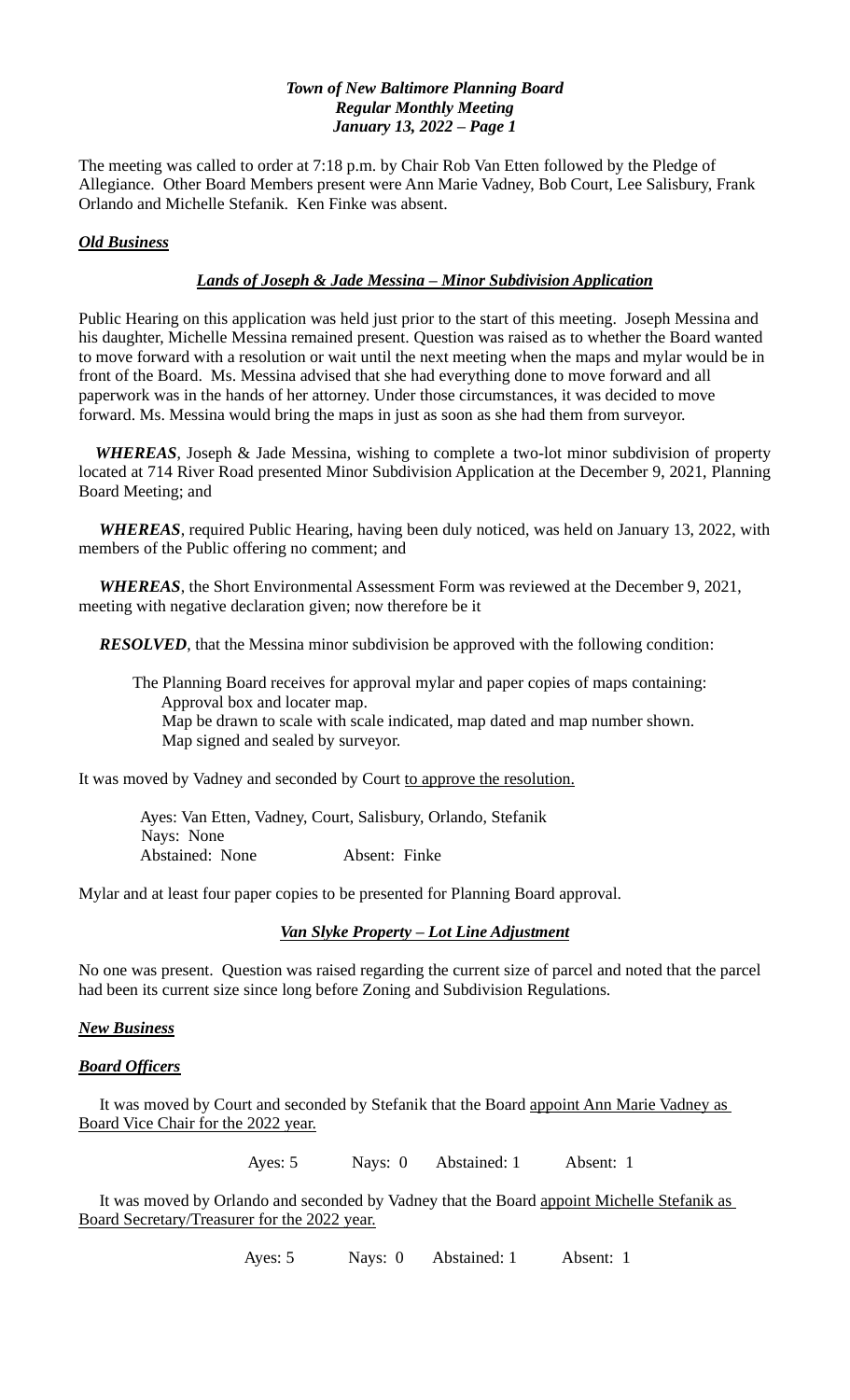# *Proposed Local Law – Solar Project Moratorium*

Mr. Van Etten had received from the Attorney for the Town late this afternoon, and now passed out to the Board Members, copy of proposed legislation for the Town Board to put in place for a six-month period a moratorium on the development of any solar projects in the Town.

Mr. Van Etten advised that the Town has received inquiries regarding the possibility of construction of a battery energy storage system facility on New Baltimore Road near the Central Hudson sub-station. As a result of the inquiries, question was raised as to whether the moratorium would include that since it is not actually a solar project. Question was raised battery storage, nothing to do with solar or is it being attached to a solar facility? Mr. Van Etten responded to his knowledge it was not being attached to any particular project.

It was pointed out that with one project, as soon as battery storage came up and the Board started raising the issues, they backed off. It was then noted that we do not actually have anything in our Code. Mr. Court responded that actually he thought under Solar, it did. We made a mistake by questioning them because under the Solar Regulations, it was there. Not everything in the Solar Regulations has made it to the graph and charts. The Clerk pointed out but that was to be part of the solar project, this is independent. It was further pointed out that that particular solar company said it was proposed but never gave us anything on it. They indicated that they were going to do that later. With some Board Members having taken some solar training, and on battery storage in particular, and with the Company not providing the Board with anything, it was believed that was why the Board members started asking the questions.

Question had been raised to the one individual who called expressing interest in siting a facility in the Town, if it was going to be connected with one solar project and response was that it would be coming from all over. Question was raised if it is not attached to a solar field, will it be taking energy off the grid? Mr. Van Etten explained basically even though it is not attached to a solar field, it is trying to even out the highs and lows which is mostly being created by solar facilities. It was further explained it is taking it off the line because of the solar facilities pushing the load during the day and not at night.

Mr. Van Etten advised he had spoken to the Supervisor about it and then called our attorney who had given him a quick synopsis. Question was raised with regard to the last sentence in first paragraph of proposed Local Law. Mr. Van Etten responded that is why the moratorium would be on so they would have time to look at the whole big picture. It was his understanding if it is amending our Solar Legislation, then it would be Zoning. It is felt there is a need to put the brakes on things until there is time to review and revise where necessary. Ms. Stefanik further questioned we won't only be looking at Zoning, right? It was noted that a checklist for the applicants and board(s) had been mentioned previously as being needed.

The big question was would that also include a battery storage facility? The Clerk advised that she had asked the person inquiring on behalf of the Company if this was being built to be in conjunction with a particular solar project(s). His response was well if the excess energy is there, holding it until it could be released into the grid. Well, we may..it will be coming from all over was the way he responded.

Mr. Orlando questioned what is the point of it if it is not hooked to a solar facility? Is it just going to be taking energy off the grid? Mr. Van Etten responded basically it is even though it is not attached to a solar field. It is trying to even out the highs and lows which is mostly being created by the solar facilities. Mr. Orlando continued so it is taking the load off of the line because of the solar facilities pushing a load to it during the day and then it gets used at night. Mr. Van Etten responded that was his understanding of it. Mr. Orlando continued he did not know whether we could touch that or not.

Mr. Van Etten continued he did not have this proposed local law in front of him when speaking with Mr. McHugh but Mr. McHugh had indicated that there is somewhere in here and he felt it also included the battery storage.

Ms. Vadney referred the Board to Chapter 111, Section 111-4 D. Safety. (2)

*If solar storage batteries are included, they must be placed in a secure container or enclosure meeting*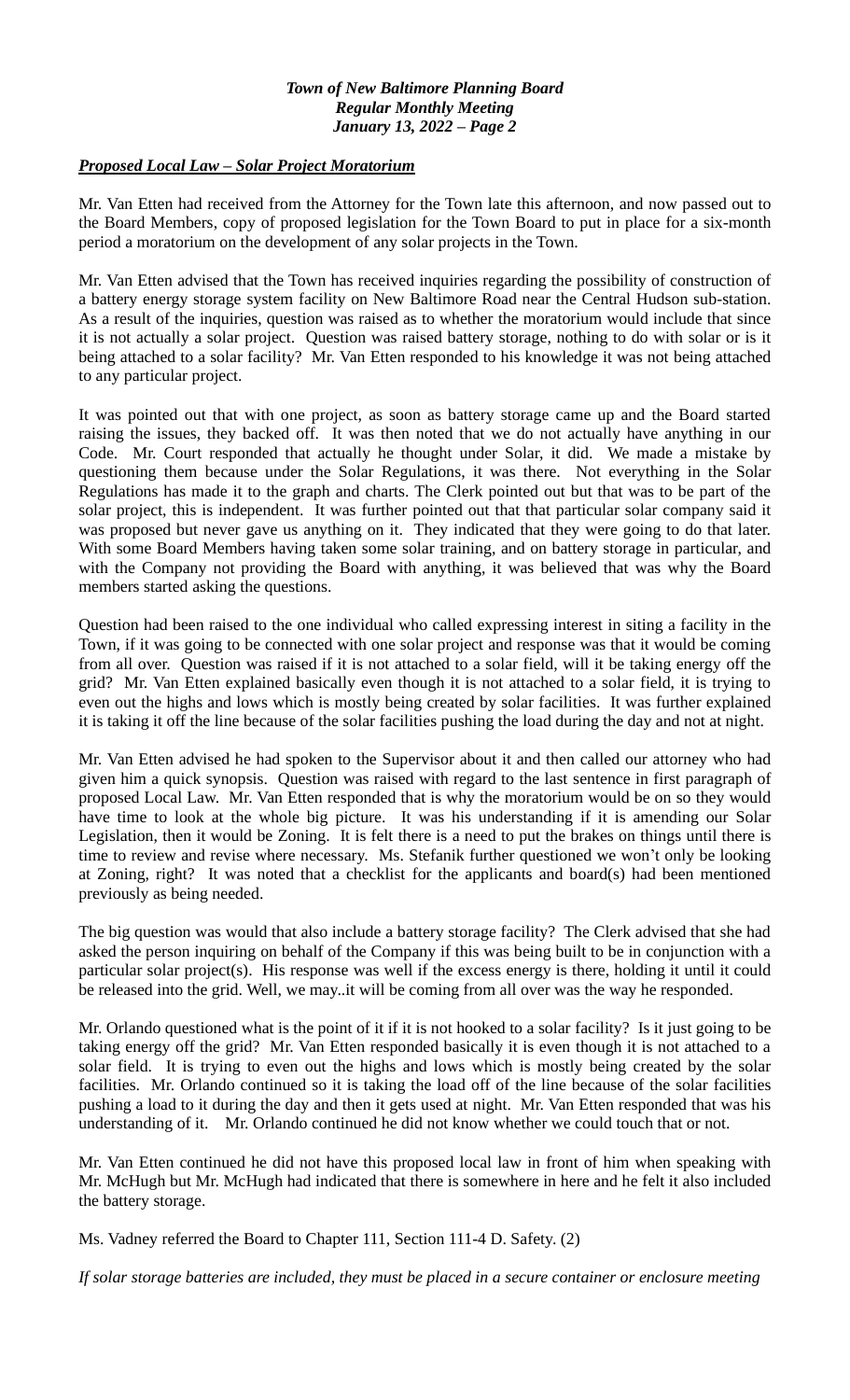*the requirements of the New York State Building Code when in use. When they are no longer in use, they shall be disposed of in accordance with the laws of New York State Fire Prevention and Building Code….*

Mr. Orlando commented that he had a bone to pick. He questioned why the consolidated Code PDf doesn't have any of this. In looking at the old PDF, it indicates that Chapter 111 is reserved for future use. He questioned why is that still on the website? That is the consolidated but the individual appears to be in here. Ms. Vadney question under [111-5B] Bulk and Area Requirements, what is the definition of "utility scale solar collector system"? Does that definition include battery? Ms. Stefanik responded that is not a battery. Mr. Salisbury questioned so are we saying that the solar collector is a panel? Ms. Stefanik responded that is what it is.

Mr. Court pointed out the solar field besides the panels is the racks, transformers, all that gear. So the foot print of that should also be included. Mr. Orlando again questioned if this battery storage we are talking about has nothing to do with a solar facility, how can we include it? Mr. Van Etten responded I am trying to find it, but George felt that was. Somehow or other, he felt that was and he read it to me again over the phone. Mr. Van Etten cited from Proposed Local Law, Section 3, Paragraph 3:

## *…Not included within the scope of this moratorium are solar energy facilities designed to generate electric power solely for the use of the improvements located on the property.*

Mr. Van Etten pointed out the battery storage facility in question would NOT be just for that property. This facility would be putting out electricity. [More than one person spoke at once.] The moratorium is for solar; should "battery storage" be added; it doesn't reference it at all. Mr. Van Etten responded that he could not see where it does directly but the way he was. [Comment not finished.] Ms. Vadney commented it is not included which means it should be included. Mr. Salisbury commented it sounds like it is a stand alone strictly battery facility if not associated with a specific solar facility. If it is just hooked into the grid, not hooked in with solar panels. Ms. Vadney continued it still has the same impact and has all the same issues if not more. From her perspective, she felt they were both the same.

Mr. Court [pointed out we really only need this moratorium for utility scale solar. We don't need to do residence. Wording was once again pointed out and cited:

## *…Not included within the scope of this moratorium are solar energy facilities designed to generate electric power solely for the use of the improvements on the same property.*

It was then brought up if you own two lots and put solar panels on the adjacent lot for power on your house, technically you cannot do that with this moratorium. It was then questioned how many people would do that? Then further questioned would the inspector….would it get approved to put solar on a different property and place it to the house? It wasn't thought that could be done, who would want to do that and then questioned what would prohibit someone from doing that? The property owner buys lot next door, puts garage on it 50 feet from house, puts solar on the garage. It was then noted that the homeowner would not get any benefit of the exemption on the house since it is on a separately deeded lot.

Question was then raised is this going to stop Oriole and Hannacroix Solar? Mr. Van Etten responded no, because they are approved. The Clerk pointed out as you read Section 3 of the proposed Local Law, it sounds like they can't get [Comment not finished.]

Fourth paragraph under Section 3 of proposed Local Law:

## *This Local Law shall be binding to all applicants and real property owners in the Town desiring to apply for or receive a permit, certificate of occupancy….*

Mr. Van Etten pointed out "applicants". They [Oriole and Hannacroix Solar] have already applied and are already approved. It was pointed out they haven't gotten their CO yet and/or they haven't broken ground yet. Mr. Van Etten responded but they have applied. The Clerk pointed out Hannacroix hasn't yet applied for the Building Permit and Oriole doesn't have their CO yet. Mr. Van Etten questioned when you say "applied", do you mean applied for the project, or applied for the Building Permit? It was pointed out it says all of those things...it says "permit" and "any applicant".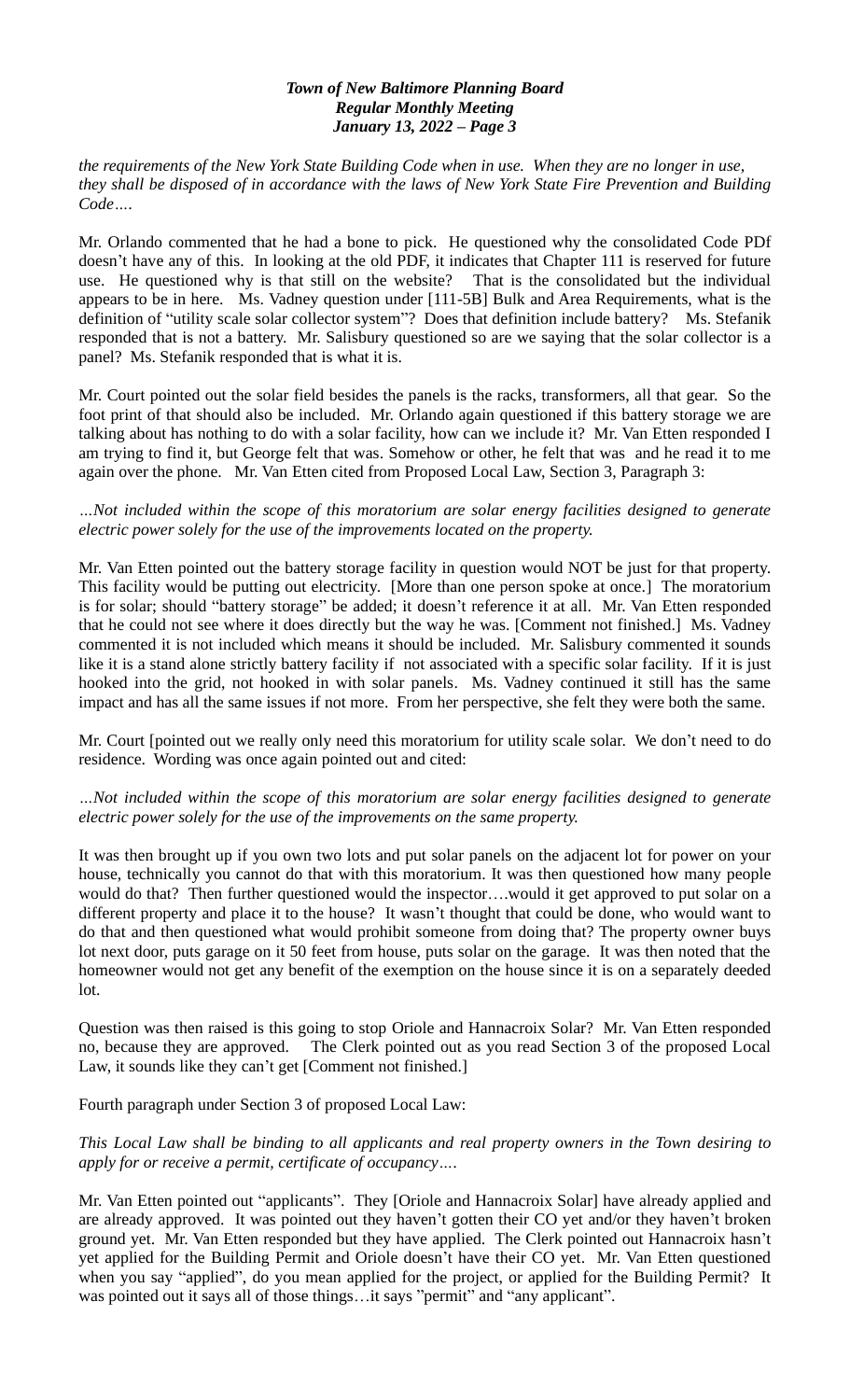*No application may be processed and no permits, certificates of occupancy, approvals, denials, determinations or interpretations may be issued or granted for any land uses relating to solar energy, including but not limited to solar farms.* 

It was also noted as this reads, would it not put negotiations on any decommissioning agreement and the bonding on hold as well.

It was further noted the Planning Board really has nothing to say on any of these projects now that have been approved so it does not help at all to stop them. It was pointed out that the Planning Board doesn't have any say but Allan does and the Town Board. Mr. Court pointed out we haven't talked to Allan to see if he has a problem with this.

Mr. Van Etten pointed out that his impression was that they were trying to stop additional applications. Perhaps, this language needs to be tweaked. Ms. Vadney pointed out it is a good thing that we are reading this and then suggested that all the Board Members should read this and get their comments together. She felt that the battery storage was an issue because the same issues will apply to that as would a battery storage for a solar project. Ms. Vadney further advised on the training she took extensive issues were pointed out that the Town is definitely not prepared to handle. There are a lot of issues that we, as Planning Board Members, are not familiar with.

Question was raised if there were any of these battery storage projects in the area? The Clerk advised she had been contacted twice, both expressing interest in the same property on New Baltimore Road. She did not know if they were tied in together or two different companies. It was felt the day will come when nearly every utility sub-station will have a battery backup. It was pointed out but not to send power back to the grid. It is not a bank of shipping container batteries and then corrected, it is shipping container size. It isn't something being constructed by National Grid or Central Hudson, it is a private enterprise and they want to build them all up and down the Hudson Valley. Ms. Stefanik pointed out someone takes out a utility pole in a neighborhood, that battery backup station could mean that entire neighborhood would not lose power. They are providing a service to the utility company as well as monitoring highs and lows. They can make money off of them; that is why they want to install them.

One upside pointed out, they don't have a big use footprint like a solar field. They probably won't even be noticeable. Question was raised do we have a regulation; we are going to go through a process where we are going to make sure it is built on a pad with a pit and gravel. It was pointed out at the present time, it would have to come to us, go to the ZBA for the necessary Variance and then back to us. Question further raised then are we going to be in the same position where we do not know the proper questions to ask. We don't have a checklist.

It was then questioned is it going to be a Board of us who get together, a Town Board, to work on this? Ms. Vadney pointed out that book from the training has all the information that local governments should be doing. It has the applications, the checklist, everything that was created in certain Towns that are already using it. We probably should look at that. It was noted that a panel of at least seven people would be liked, assumed it would be a cross-section from the Boards. Further noted, it doesn't appear that we can use solar regulations to regulate battery storage. It is a new thing we have never dealt with just like the solar that is just becoming worse and worse. We have to handle it differently. Ms. Vadney pointed out but those requirements that they reviewed in the training apply to any, whether it is connected to a solar or not connected to a solar. Question raised are we even sure it is batteries, there is lithiums, also capacitors are also being used. Question was raised when we say "battery storage", what does it really mean, what does it involve?

Returning to what Town Counsel told Mr. Van Etten, he said the way this is worded because they would be putting power off site, then that should fall under the moratorium. Ms. Vadney pointed out that the local law needs to be a bit more explicit. As it currently reads, it doesn't clearly state that the battery storage is included in this moratorium. There should be a line or something to address that specific component. It is not typically attached to all solar projects.

Mr. Van Etten advised that he would sit down with the Supervisor with regard to the battery storage. He further commented that he had concern for the projects the Planning Board has approved. They